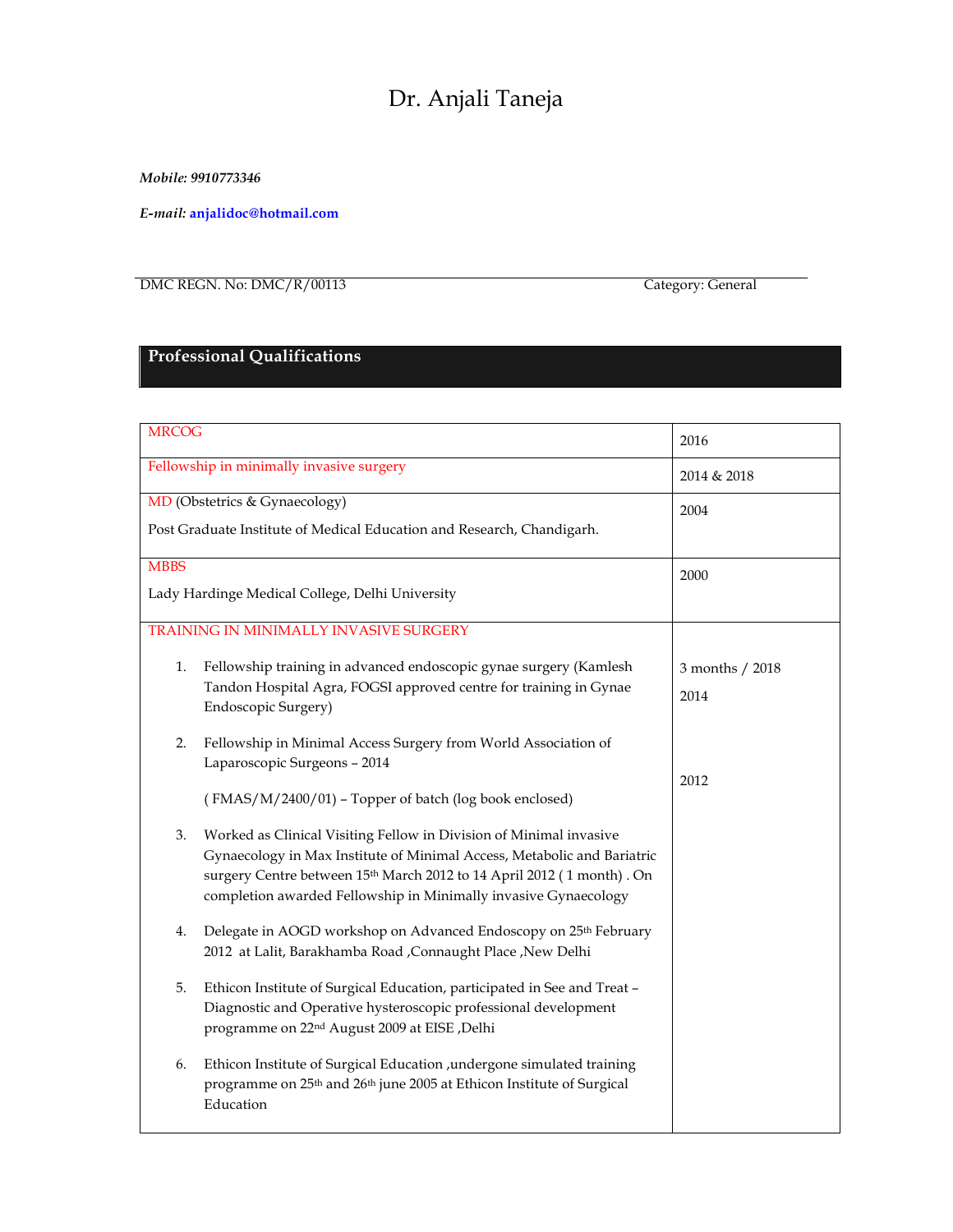## **Work Experience**

### *After Post Graduation*

| <b>Job Description</b>                  | Institute                     | Period              |
|-----------------------------------------|-------------------------------|---------------------|
|                                         |                               |                     |
| <b>Senior Resident</b> in Department of | Lady Hardinge Medical         | $31/3/05 - 30/3/08$ |
| Obstetrics and Gynaecology              | College and SSK Hospital,     |                     |
|                                         | New Delhi                     |                     |
|                                         |                               |                     |
| Associate visiting consultant           | Max Superspaciality           | $11/7/08 - 6/3/09$  |
|                                         | hospital, PatparganjNew Delhi |                     |
|                                         |                               |                     |
| Specialist                              | ESI Hospital,                 | $7/3/09 - 6/3/10$   |
|                                         | Basaidarapur, New Delhi       |                     |
|                                         |                               |                     |
| Specialist                              | ESI Model hospital, Gurgaon   | $1/6/11 - 3/9/11$   |
|                                         |                               |                     |
|                                         |                               |                     |
|                                         |                               |                     |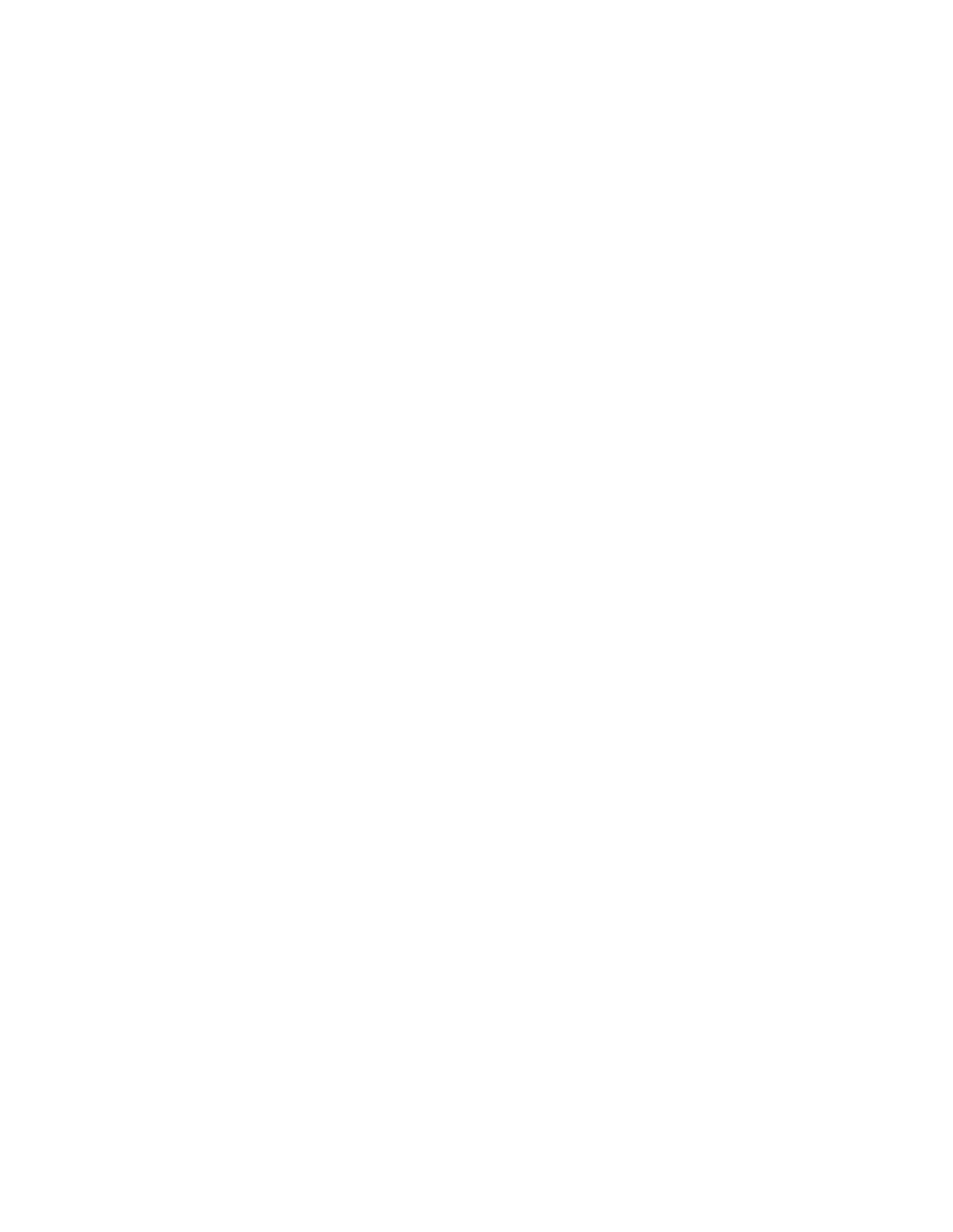| <b>Senior Consultant</b> | Max Superspeciality hospital $\left  \frac{7}{9}\right\rangle 2011 - \frac{31}{10}/2020$ |  |
|--------------------------|------------------------------------------------------------------------------------------|--|
|                          | <b>PPG</b>                                                                               |  |
|                          |                                                                                          |  |

#### **Prizes Obtained**

- 1) Second prize for paper presentation ' Critical analysis of patients with non progress of labor managed with cesarean section '- A study of 100 pregnant women at the 28<sup>th</sup> annual conference of AOGD, Delhi , 2006
- 2) First Runner-up in FOGSI J and J Quiz in 49th All India Congress of Obstetrics and Gynaecology held at Kochi, Kerala (2006).
- 3) Dr. Swaraj Batra Gold medal for being First in AOGD Quiz on Labour and Delivery in 27th Annual Congress of AOGD, Delhi, 2005.
- 4) First prize in Quiz (Labour and Delivery) at 5th YUVA FOGSI North Zone, Gwalior, 2005.
- 5) FOGSI certificate of merit for being second in North Zone finals, FOGSI Quiz (2002).
- 6) Dr. Praveena Sachdeva and Dr. Sudarshana Prize for standing first in final year MBBS in Gynaecology and Obstetrics (LHMC, 2000).
- 7) Hari Mirchandani Memorial Medal for being first in Obstetrics and Gynaecology in final MBBS (1999- 2000).
- 8) Dr.Lazarus and Kiran Adishwar Lal prize for being best student in Obstetrics and Gynaecology (1999- 2000).
- 9) Dr.D.N.Mullick award for being first in Pediatrics in final MBBS (1999-2000).
- 10) Prize for proficiency in Clinical Medicine (1999-2000).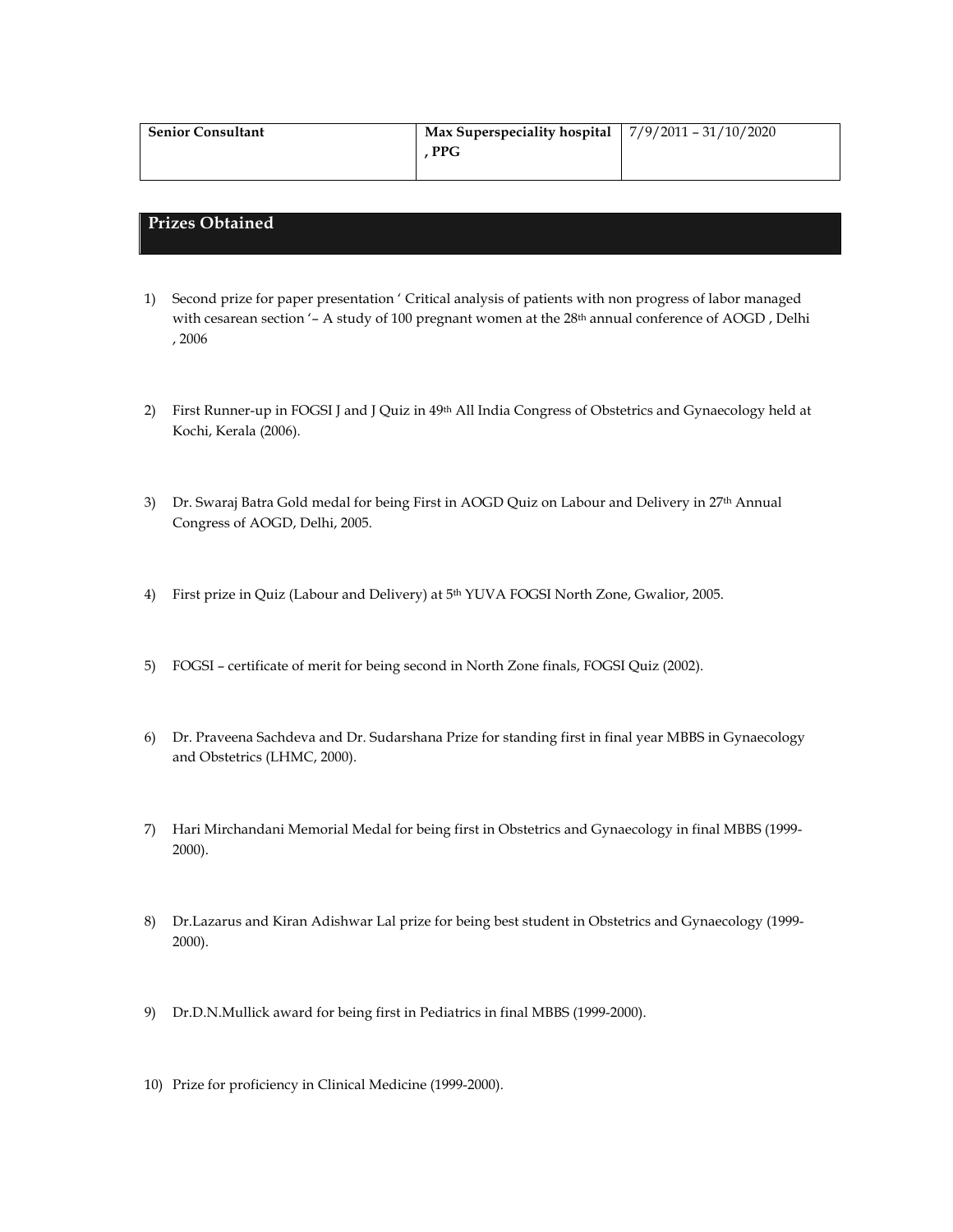- 11) Prize for proficiency in Anatomy (Practical) (1996).
- 12) Certificate for proficiency in Physiology (Practical) (1996).
- 13) All round best student, Navyug School (1993-94).

#### **Thesis**

Correlation of 8 and 12 hours urinary protein with 24 hours urine protein in patients with preeclampsia.

#### **Paper Published / Presented**

- 1) Puri M, **Taneja A** . History and Development of Contraception *in* Principles and Practice of Obstetrics and Gynaecology for post Graduates. IIIrd ed, 2008 ed. Desai P, Malhotra N, Durushah. FOGSI, Jaypee Publishers pg. 449-453.
- 2) **Taneja A** , Puri M, Trivedi SS . Clinical profile of patients presenting with uterus inversion. Tropical Doctor. 2007; 37:256-257
- 3) **Taneja A**, Gupta I, Dhaliwal LK, Wangkheimayum S. Correlation of 8- and 12-h urinary protein with 24-h urinary protein in pre-eclampsia. Int J Gynaecol Obstet. 2006 Feb;92(2):124-5.
- 4) **Taneja A**, Puri M, Trivedi S. Critical analysis of patients with non progress of labor managed with cesarean section – A study of 100 pregnant women presented at the 28th annual conference of AOGD , Delhi, 2006(second prize).
- 5) **Taneja A**, Puri M, Trivedi SS. Inversion Uterus a 5 year retrospective analysis. Poster presentation at 27th Annual Conference of AOGD held at Delhi, 2005.
- 6) Trivedi SS, **Taneja A**, Kapoor A. Cervical cancer screening. CME cum workshop on Practical Gynaecological Oncology, LHMC, Delhi, 2005.
- 7) Puri M , **Taneja A** . Rational use of blood and blood products in Obstetrics . AOGD bulletin vol 6 , Issue 9 , Sep 2006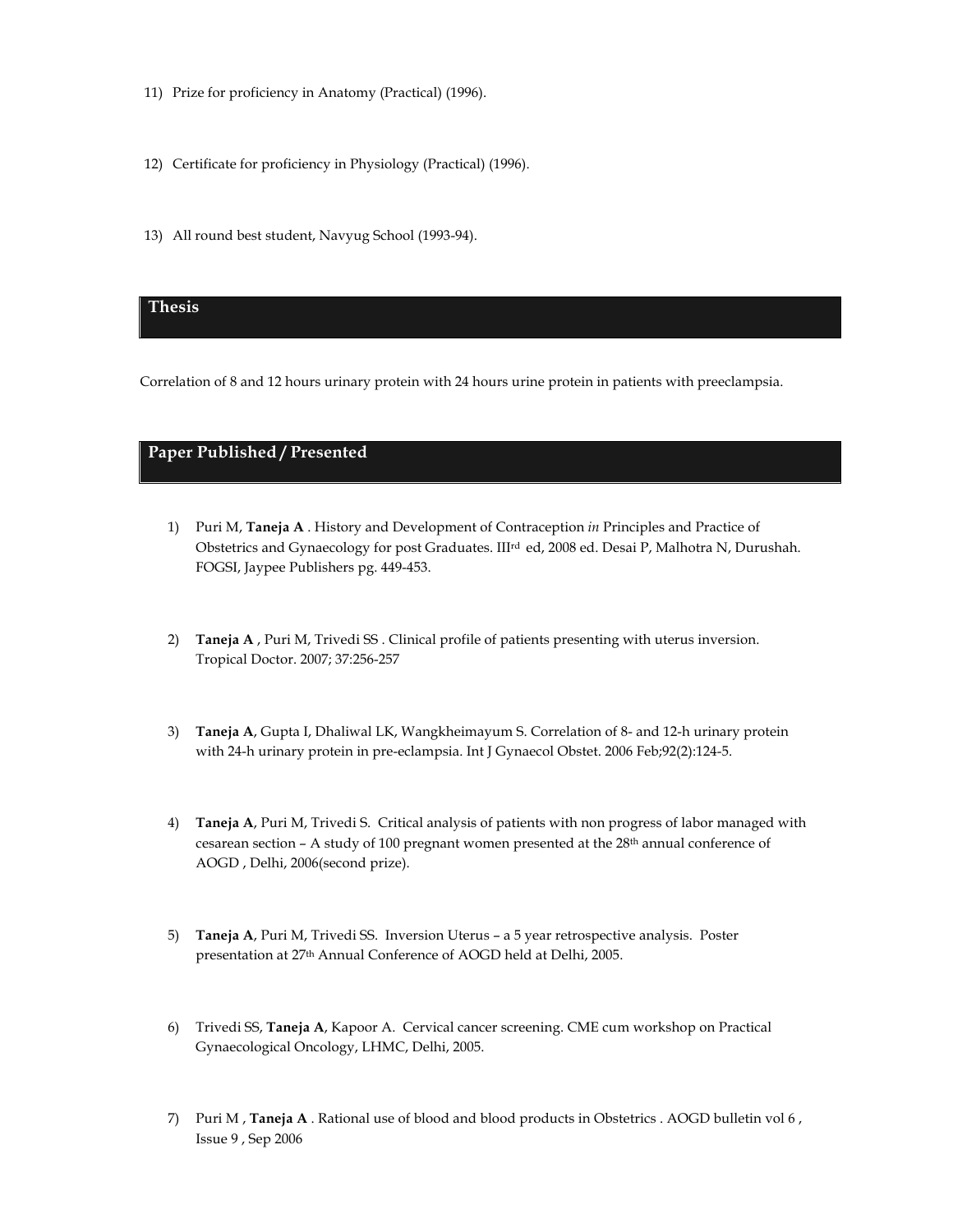- 8) **Taneja A** , Dwivedi P, Puri M . DIC in Obstetrics : Practice guidelines .AOGD bulletin vol 7 , Issue 2, Feb 2007
- 9) **Taneja A** , Puri M, Trivedi SS. Delayed hemorrhage following Obstetric subtotal hysterectomy An interesting case . Presented at Clinical proceedings of AOGD meeting held on 28/2/2007 at LHMC and Smt. SK hospital
- 10) **Taneja A**, Puri M. Thalassemia in pregnancy in Anemia in pregnancy, Ed. Trivedi SS, Puri M, J2008, Jaypee Brothers Medical Publishers, 2008. Pg 81-105
- § **Attended a number of CME's and workshops during 2001-2008.**
- § **Participated in RCH Workshop as Trainer in Jan 2007**

#### **Conferences Attended**

- **1. Delegate AOGD Workshop in advanced Endoscopy 2012**
- **2. Delegate at National Conference on State of the Art Antenatal care – Basics in Fetal Medicines at AIIMS 2013**
- **3. Speaker at Max Medicon 2013** organised by Max Super Speciality Hospital Patparganj.
- **4. Faculty at Max Medicon 2015** organised by Max Super Speciality Hospital Patparganj and Vaishali
- **5. Chairperson at 38th annual conference AOGD Delhi 2016**
- **6. Faculty at Annual CME 2017 Trans Hindon Gynaecologist Welfare Association**
- **7. Delegate at Legends Go Live, Pelvic Surgery workshop and CME –** Organised by Sunrise Hospital Delhi in 2017
- **8. Faculty at Pre Congress workshop on Fire Drills on Labour Ward – Managing of Obstetrics Emergencies AICC RCOG North Zone Annual conference 2017**
- **9. Chairperson at 40th annual conference AOGD Delhi organised by LHMC and SSKH 2018**
- **10. Delegate at Legends Go Live, Pelvic Surgery workshop and CME –** Organised by Sunrise Hospital Delhi in 2018
- **11. Faculty at 32nd annual conference AICC RCOG 2018 New Delhi**